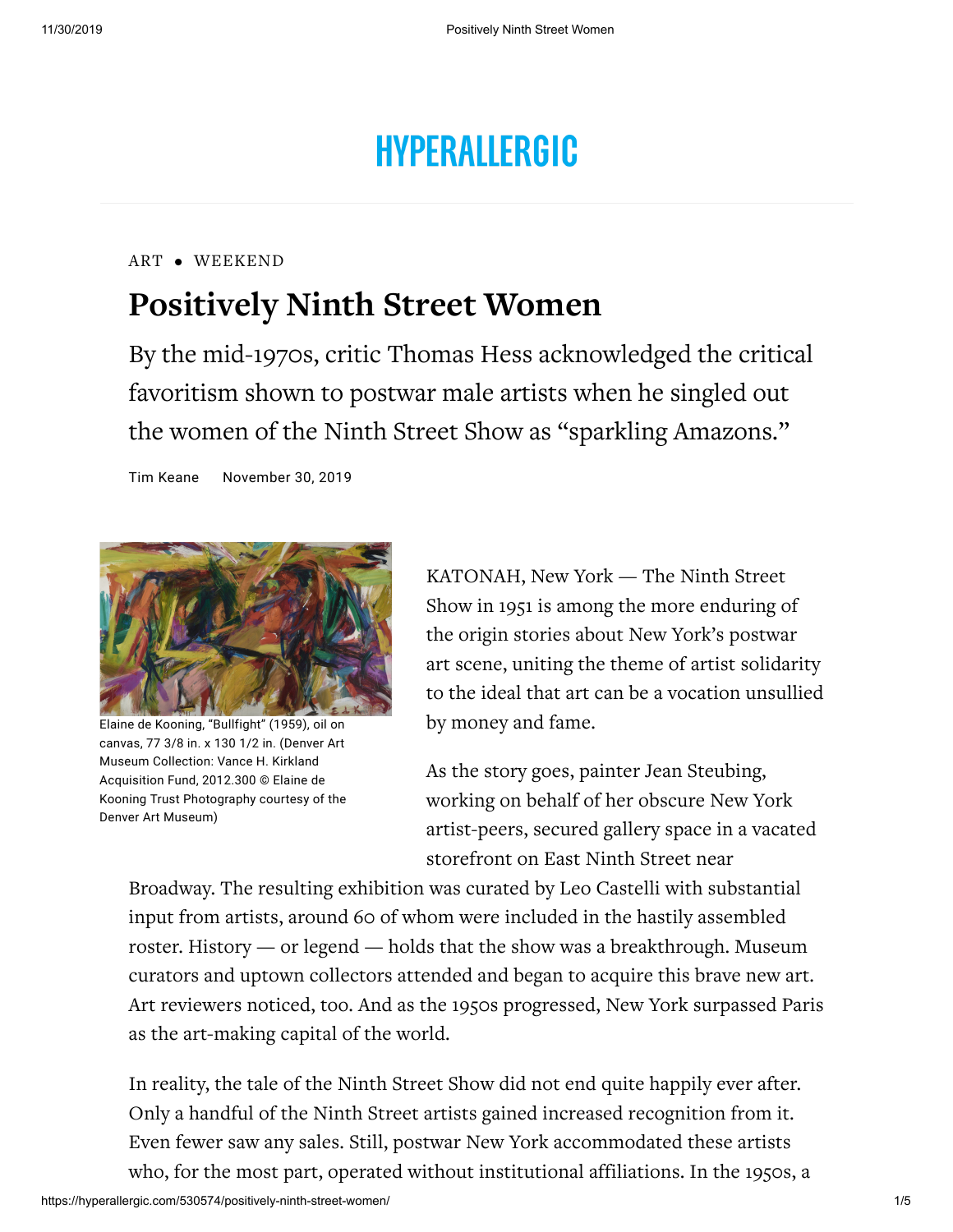downtown loft could be rented for about \$30 a month — the equivalent of about \$400 in today's money. So most Ninth Street artists soldiered on in obscurity, getting by through shitty day jobs or family money while finding morale boosts and genuine recognition through their own cooperative galleries. Many finally left the city. Some, like Steubing herself, abandoned art-making entirely.

> Another messy fact is that The Ninth Street Show reflected the era's sexism. Archival evidence indicates that only about 11 women were included. *Sparkling Amazons: Abstract [Expressionist](http://www.katonahmuseum.org/exhibitions/) Women of the 9th St. Show* at the Katonah Museum of Art revisits these 11 artists.

As one of many current retrospectives about postwar American women artists, this exhibition rounds out the art historical record even as it undercuts the artists' long-professed desire to be recognized for their art rather

than for their status as women. Still, this new, extended spotlight has been a long time coming. By the mid-1970s, critic Thomas Hess acknowledged the critical favoritism shown to postwar male artists when he singled out the Ninth Street women as "sparkling Amazons," a jarring choice of words that perpetuates the chauvinism it aims to debunk.

Reservations about Hess's diction aside, the exhibition of 32 works, curated by Michele Wije, also includes period photographs, artist statements, and explanatory wall charts. The sharply focused show is cinematic and intimate. While the featured works vary greatly in scale and tone, the exhibition succeeds through its inbuilt polyphonic variation.

Four wall-sized paintings serve as the exhibition's pillars, showcasing marquee names from that Ninth Street roster; these include Lee Krasner's botanical epic "The Seasons" (1957); Helen Frankenthaler's coastal fantasia "Seascape with Dunes" (1962); Elaine de Kooning's violent drama "Bullfight" (1959); and Joan Mitchell's romantic, eruptive topography, "Slate" (1959).

Rounding out the famous five is Grace Hartigan, whose abstractions frequently integrate figuration and still life, confounding art criticism's norms about stylistic purity. On Ninth Street, such shape-shifting overrode careerist strategies. And

Franz Kline, Poster for "9th St." Show (1951), linoleum cut, 16 x 8 1/2 in.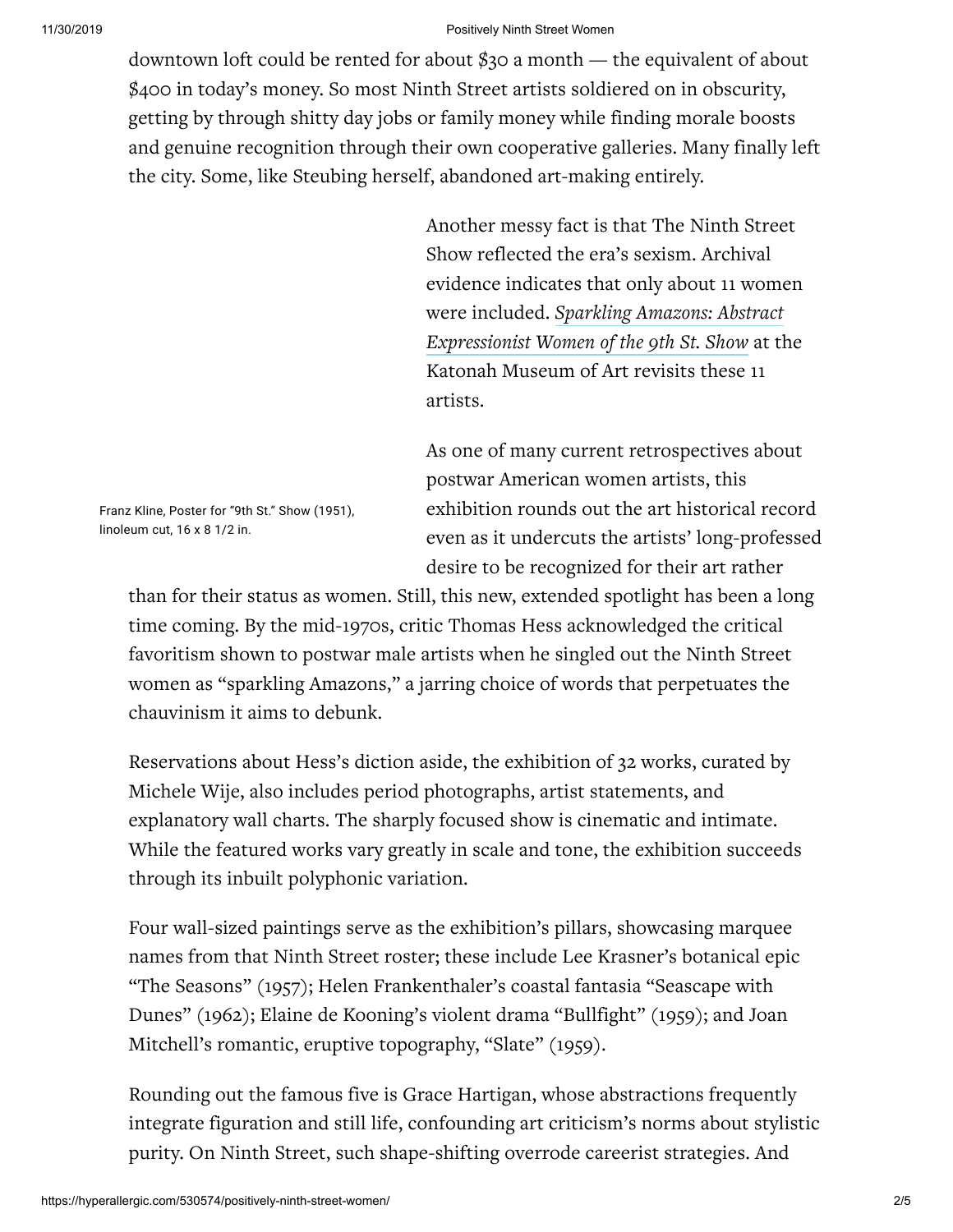these painters did without Artist Statements saddled with theory and buzzwords. Self-branding seemed pointless. Of all these eclectic artists, only Mitchell and Frankenthaler developed a signature style.

In addition to unveiling these iconoclastic energies, the exhibition reveals Ninth Street's internationalism. Two sculptors, the Austrian native Day Schnabel and Russian-born, French-educated Marguerite Guitou Knoop, bring classical and Cubist elements to bear on American audacity, producing sculptures that look primordial yet modern, accessible while also gnomic.

> And no single figure personifies this New and Old World hybridity more than Sonja Sekula, the Swiss-born poet and painter whose art converts subconscious Surrealist imagery into meticulous formal compositions. Highly regarded by fellow European émigré artists and American peers in the Coenties Slip neighborhood, Sekula found her momentum interrupted by a mental illness that led to frequent institutionalization; this lifelong struggle culminated in her suicide in 1963.

Although biographers characterize Sekula as an unhinged savant, her work reflects discipline and acumen that make her firepower

all the more unnerving. Her spectral painting "7 Am" (1948-49) remodels everyday city exteriors and amplifies their nightmarish peculiarities. The gray skylines, building facades, and scaffolding form an underlying grid upon which Sekula orchestrates percolating dramas. The painting's muted colors and dissolving forms meet clarifying lines as a dreamscape emerges through a thrilling, imaginative cartography.

Sekula conveys such magnitudes even in small-scale works. In "A Word, a Name, a Gift" (1952) green arches and brickwork form a fragmented building facade. Openings within the structure's stories form a kind of punctuation while pale yellows and black lines glide vertically down the picture plane suggesting Sekula as poet voicing her utterances within the silent domain of paint.

Marguerite Guitou Knoop, "Abstract" (1944), stone and marble, 39 3/8 x 17 x 8 in. (Accession Number 56.169.1-2 Museum of Fine Arts, Boston, Gift of Mrs. William H. Harkness 56.169.1-2)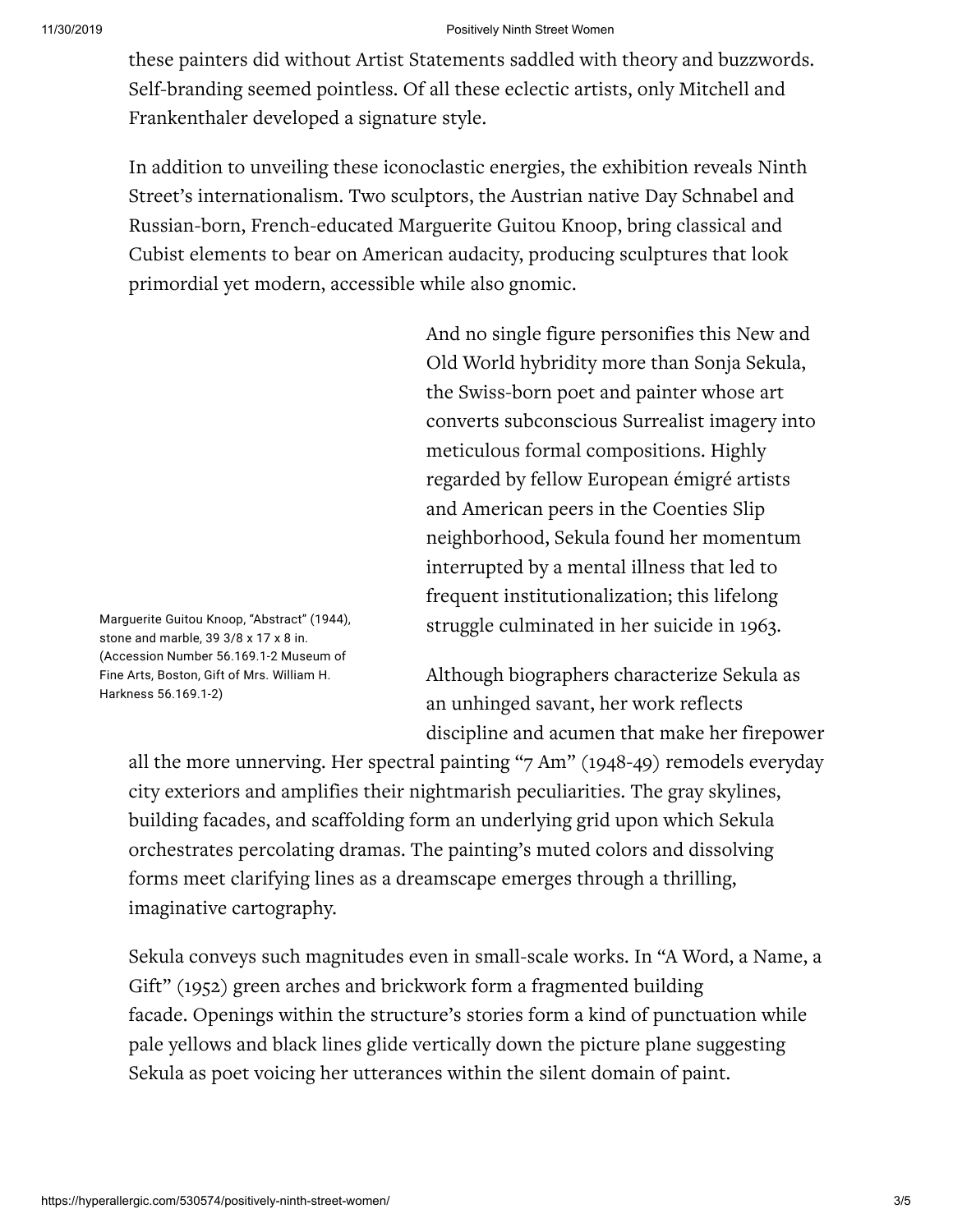Like Sekula, Anne Ryan brought her experience with poetry to bear on abstract art. Born in 1889, Ryan was a widely published poet when she visited a Kurt Schwitters exhibition in New York in 1941 and immediately thereafter turned to making visual art, especially collage. Dispensing with the often flamboyant tendencies in Dada and Surrealist collage, she repurposed paper, candy wrappers, rag paper, worn fabrics, varied textiles, and newsprint to make abstract works that unfold like hypnotic tone poems. Ryan's nuanced, contemplative works replicate the condensed syntax and sudden insights associated with

Sonja Sekula (1918 – 1963), "7am" (ca. 1948-49), oil on canvas 24 7/8 x 30 3/4 in. (Collection Edouard Labouret I HonestEye LLC)

> poetry, as earth-toned color bands meet bright, irregular forms that generate a visual correlate.

> > Like Ryan, Perle Fine harnessed the allover, gestural liberties in Abstract Expressionism to create and then further explore transitional states of being as well as precipitous, shifting moods. Fine's liquescent, luminous color washes in "Untitled" (1951), from her breakthrough *Prescience* series, feature pinks, grays, and yellows in which pictographic and calligraphic forms materialize, seeming to float in and out of the picture plane like half-formed apprehensions coasting through the subconscious.

Ann Ryan, "Number 547" (1954), cut and torn papers and fabrics pasted on paper, 16 3/4 x 30 in. (Lent by The Metropolitan Museum of Art, Bequest of Elizabeth McFadden, 1986)

Fine was enjoying peak critical acclaim at the time of the Ninth Street Show and her

experience before and after it encapsulates what a mixed blessing the era was. Despite the positive notices, she was dropped by the Betty Parsons Gallery in 1954. In response, she left the city and set up a home studio in Springs on Eastern Long Island, where she continued to make transformative art for many decades. Of her dedication, her friend and neighbor in Springs declared that "Perle never let anything interfere with her art! Never!"